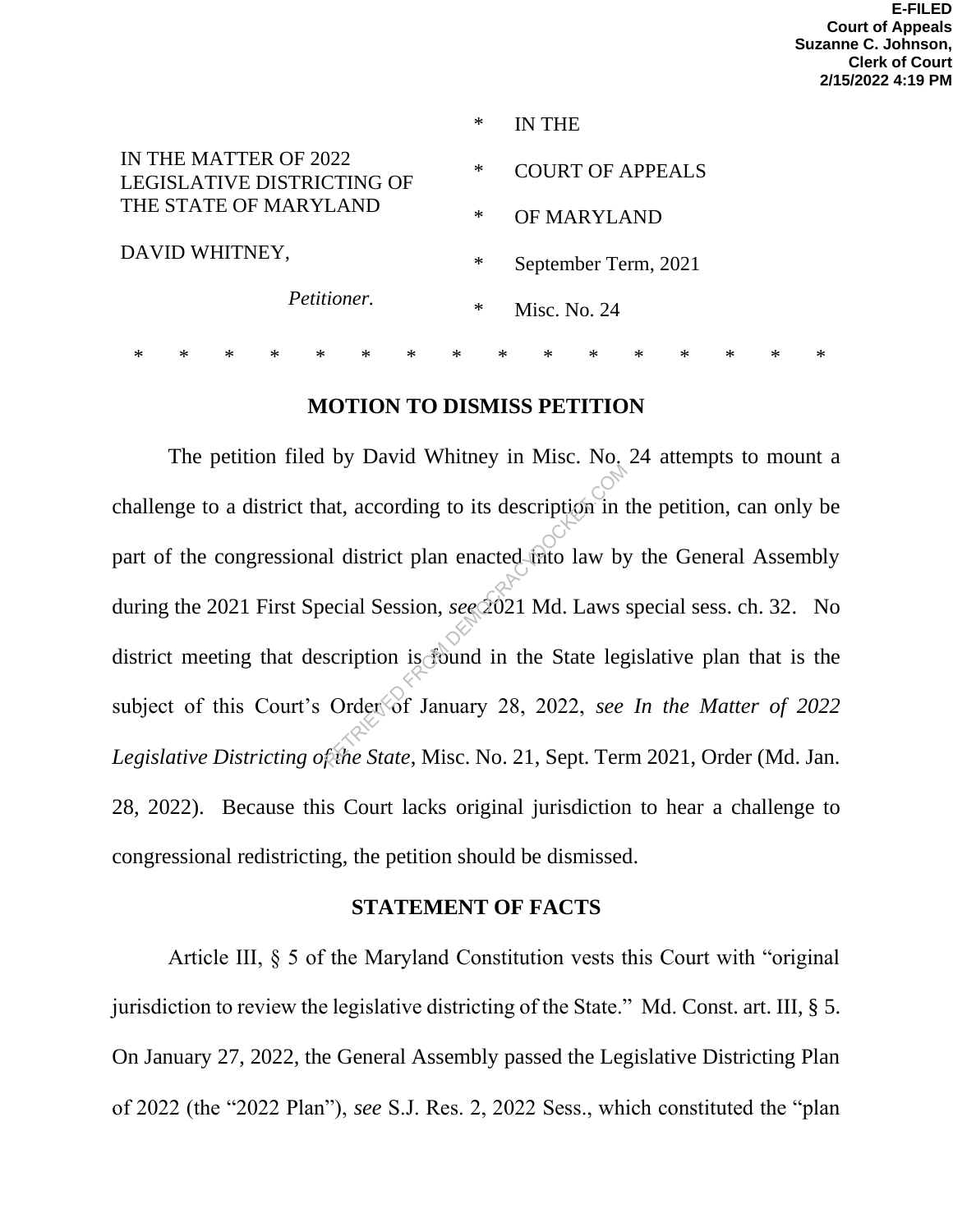setting forth the boundaries of the legislative districts for the election of members of the Senate and the House of Delegates" contemplated by Article III, § 5. On January 28, 2022, this Court promulgated "procedures to govern all actions brought under Article III, § 5, challenging the validity of the 2022 legislative districting plan." Jan. 28, 2022 Order, at 1. Consistent with the provisions of Article III, § 5, this Court ordered that "[a]ny registered voter of the State who contends that the 2022 legislative districting plan, or any part thereof, is invalid shall file a petition, on or before Thursday, February 10, 2022 at 4:30 p.m., with the Clerk of this Court." *Id.*

Mr. Whitney alleges that he lives on the Western shore of the Chesapeake Bay, but that the district in which he lives "sweeps . . . across the Bay Bridge to the entire Eastern Shore." Pet. at 1. He claims that his district violates Article III, § 4's requirements that "legislative district[s] . . . consist of adjoining territory" and "be compact in form," because "nearly 4 1/2 miles of open water separates the Western branch of this proposed unconstitutional district and the Eastern shore portion of this proposed district." *Id.* Petitioner asks this Court to reject the plan adopted by the General Assembly and order that the plan proposed by the Governor be implemented in its stead. *Id.* at 2. Allow 10, 2022 at 4:30 p.m., with the express that he lives on the Western s<br>in which he lives "sweeps . . . across in which he lives "sweeps . . . across of the lattive district same district set and the set of adjoint t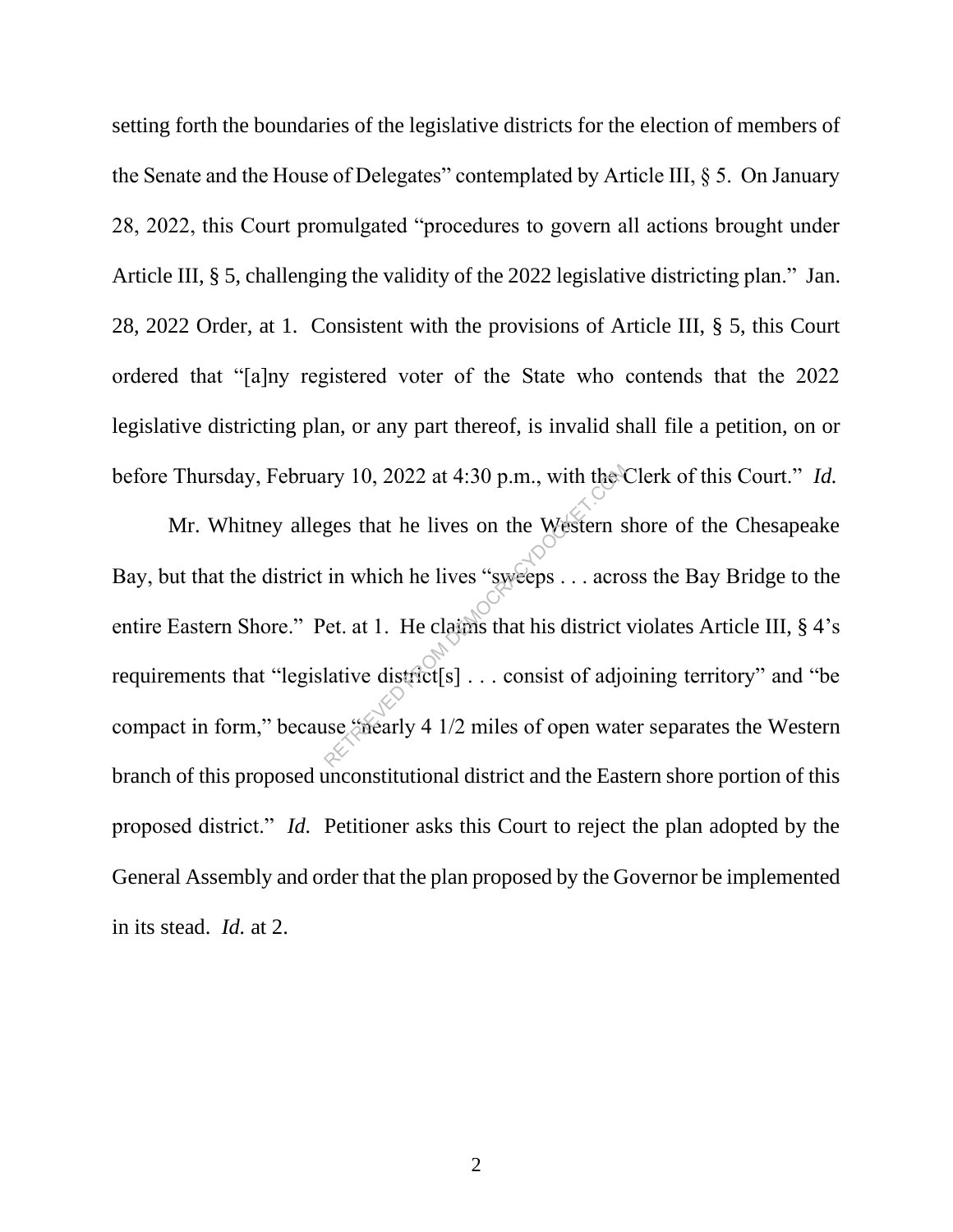#### **ARGUMENT**

### **I. STANDARD OF REVIEW**

The provisions of Article III, § 5 circumscribe this Court's jurisdiction and ability to grant relief. The subject matter of the Court's jurisdiction is limited to review of "the legislative districting of the State," in this instance accomplished through "the plan adopted by the General Assembly" in its most recent session, which was "the regular session of the General Assembly in the second year following [the 2020 decennial] census[.]" *Id.* Article III, § 5 authorizes the Court to grant relief only "if it finds that the districting of the State is not consistent with requirements of either the Constitution of the United States of America, or the Constitution of Maryland." *Id.* Therefore, if from the face of the petition the Court can determine that its allegations, even if assumed to be true, do not address "the legislative districting of the State," *id.*, then the Court should dismiss the petition for lack of subject matter jurisdiction. The petition is further subject to dismissal if its allegations, assumed to be true, fail to show that the legislative districting established by the adopted plan "is not consistent with requirements of either the Constitution of the United States of America, or the Constitution of Maryland." msus[.]" *Id.* Article III, § 5 author<br>that the districting of the State<br>the Constitution of the United State<br>d." *Id.* Therefore, if from the face<br>llegations, even if assumed to be to<br>the State," *id.*, then the Court sh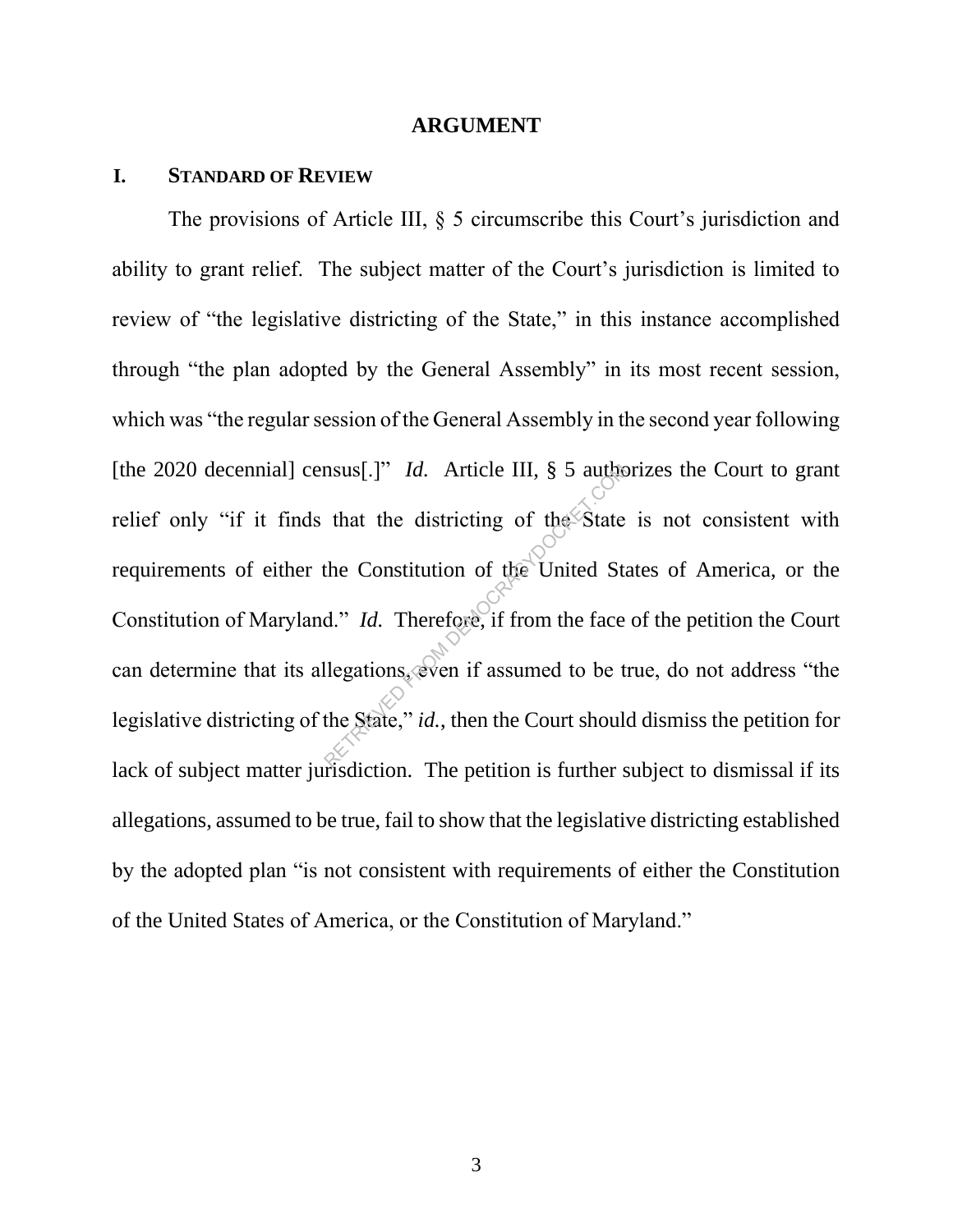## **II. PETITIONER'S CHALLENGE TO THE CONGRESSIONAL PLAN ADOPTED BY THE GENERAL ASSEMBLY SHOULD BE DISMISSED FOR LACK OF JURISDICTION.**

The petition should be dismissed because the Court lacks original jurisdiction to hear it.

Mr. Whitney attempts to challenge a district within which he resides, one that, according to him, starts "on the Western Shore of the Chesapeake Bay" in Anne Arundel County and extends "across the Bay Bridge to the entire Eastern Shore." Pet. at 1. But no district in the 2022 Legislative Districting Plan matches this description. *See* Md. Gen. Assembly, *Legislative Redistricting Commission Final Recommended Legislative Map* (Jan. 7, 2022) (showing that no legislative district extends from the Western shore of the Chesapeake Bay to encompass all or part of the Eastern shore).<sup>1</sup> Instead Mr. Whitney's petition appears to be describing District 1 of the *congressional* redistricting plan adopted by the General Assembly at its First Special Session of 2021. *See* 2021 Md. Laws special sess. ch. 32; Md. Gen. Assembly Legislative Redistricting Advisory Comm'n, *LRAC Final Recommended*  rict in the 2022 Legislative Distries<br>en. Assembly, *Legislative Redistri*<br>we Map (Jan. 7, 2022) (showing the<br>rm shore of the Chesapeake Bay to<br>ead Mr. Waitney's petition appears<br>districting plan adopted by the Gene

<sup>&</sup>lt;sup>1</sup> The LRAC's final "legislative map" is available at https:// mgaleg.maryland.gov/Other/Redistricting/LRACFINAL-LEGISLATIVE/LRAC-FINAL-RECOMMENDED%E2%80%93LEGISLATIVE.pdf (last visited Feb. 15, 2022). The LRAC's legislative map was introduced in the General Assembly concurrently as S.J. 0002 and H.J. 0002 at its 2022 Session, and was passed without amendment.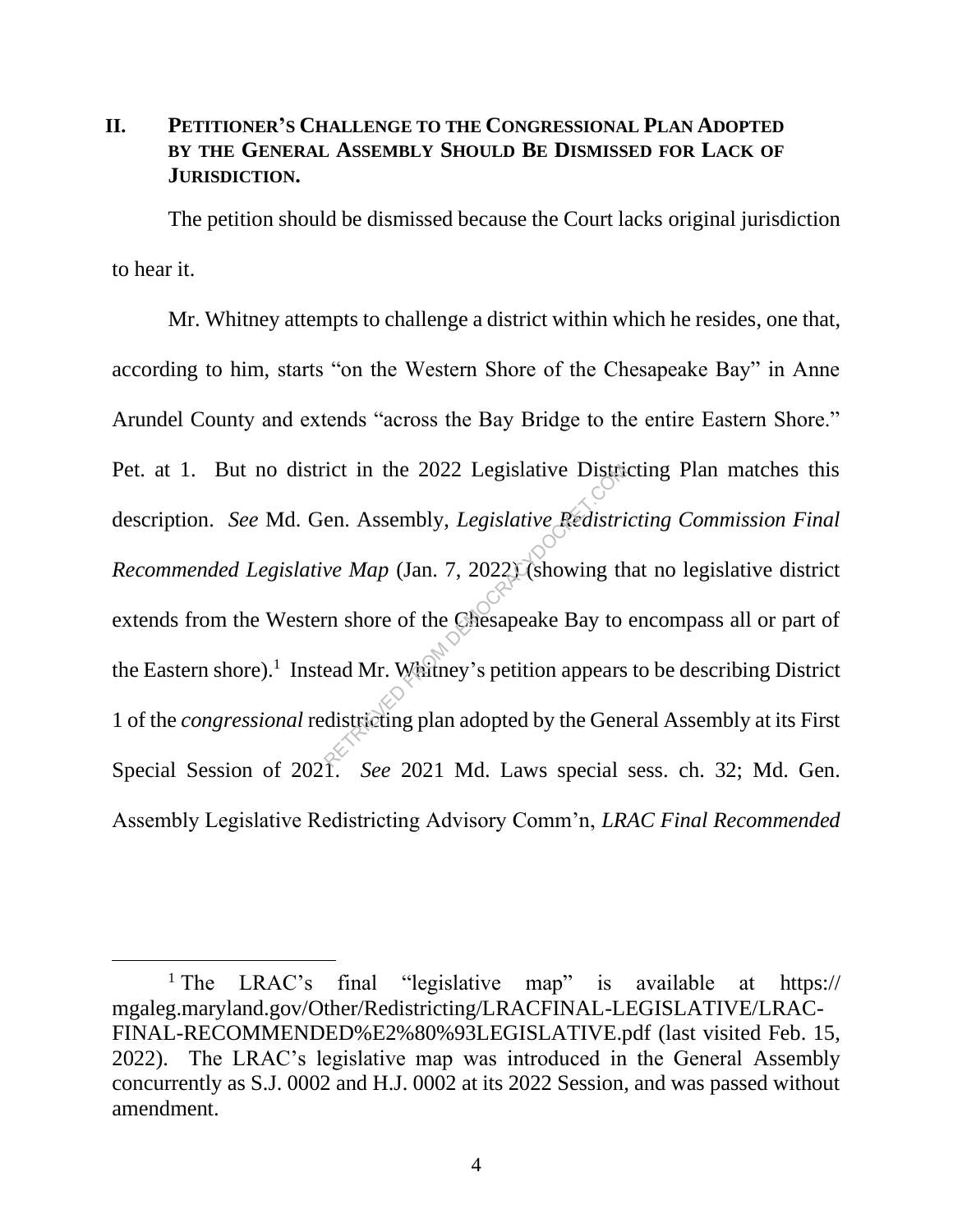*Congressional Map* (Nov. 23, 2021) (showing that District 1 encompasses portions of Anne Arundel County as well as the Eastern Shore in its entirety).<sup>2</sup>

This Court's January 28, 2022 Order was promulgated pursuant to Article III, § 5 of the Constitution, which confers upon this Court "original jurisdiction to review the legislative districting of the State." Md. Const. art. III, § 5; *see* Jan. 28, 2022 Order at 1. Otherwise, this Court is not a court of general jurisdiction of the State; rather, "[t]he circuit courts" have "full common-law and equity powers and jurisdiction in all civil and criminal cases within [each respective] county, . . . except where by law jurisdiction has been limited or conferred exclusively upon another tribunal." Md. Code Ann., Cts. & Jud. Proc. § 1-501. Because neither the Constitution nor any statute gives this Court original jurisdiction over challenges to congressional redistricting plans, this Court lacks jurisdiction to hear Mr. Whitney's challenge to the congressional plan adopted by the General Assembly. nd criminal cases within [each respears]<br>
on has been limited or conferred exercise Ann., Cts. & Jud. Proc. § 1-501<br>
tute gives this Court original jurisdictions<br>
on plans, this Court lacks jurisdictic<br>
sional plan adopted

<sup>&</sup>lt;sup>2</sup> The LRAC's final "congressional map" is available at https:// mgaleg.maryland.gov/Other/Redistricting/Final/webpage-final.pdf (last visited Feb. 15, 2022). The LRAC's congressional map was introduced in the General Assembly concurrently as H.B. 0001 and S.B. 0001 at its First Special Session of 2021, and was passed without amendment.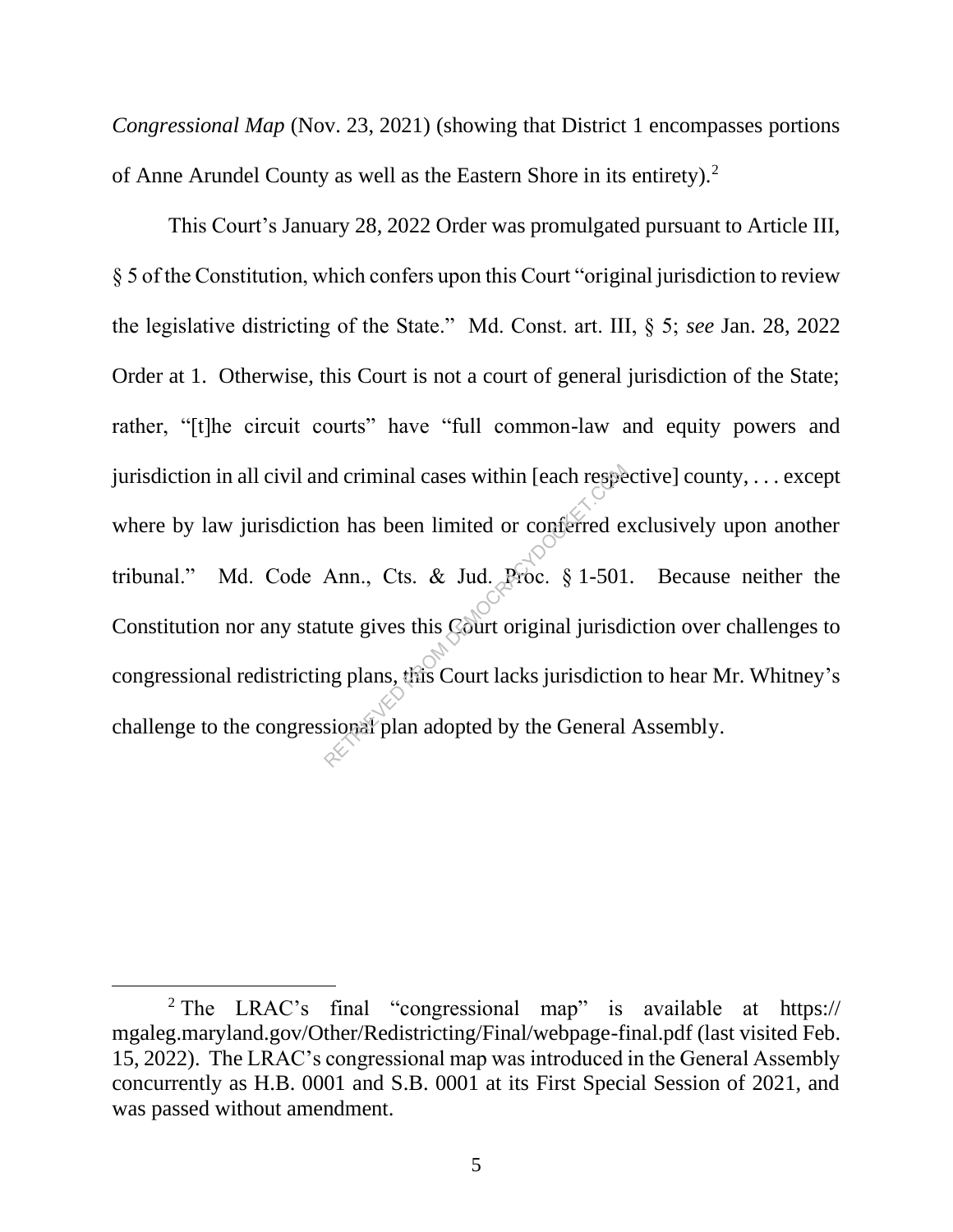## **CONCLUSION**

For the foregoing reasons, the motion to dismiss should be granted.

Respectfully submitted,

BRIAN E. FROSH Attorney General of Maryland

\_\_\_\_\_\_\_\_\_\_\_\_\_\_\_\_\_\_\_\_\_\_\_\_\_\_\_\_\_\_\_\_\_

/s/ Steven M. Sullivan

STEVEN M. SULLIVAN Attorney No. 9706260005 ANDREA W. TRENTO Attorney No. 0806170247 Assistant Attorney General Office of the Attorney General 200 Saint Paul Place, 20th Floor Baltimore, Maryland 21202 ssullivan@oag.state.md.us (410) 576-6472 (410) 576-6955 (facsimile) Assistant Attorn<br>
Office of the A<br>
200 Saint Paul<br>
Baltimore, Mar<br>
ssullivan@oag.<br>
(410) 576-6472<br>
(410) 576-6955<br>
Attorneys for R

February 15, 2022  $\sim$  Attorneys for Respondent